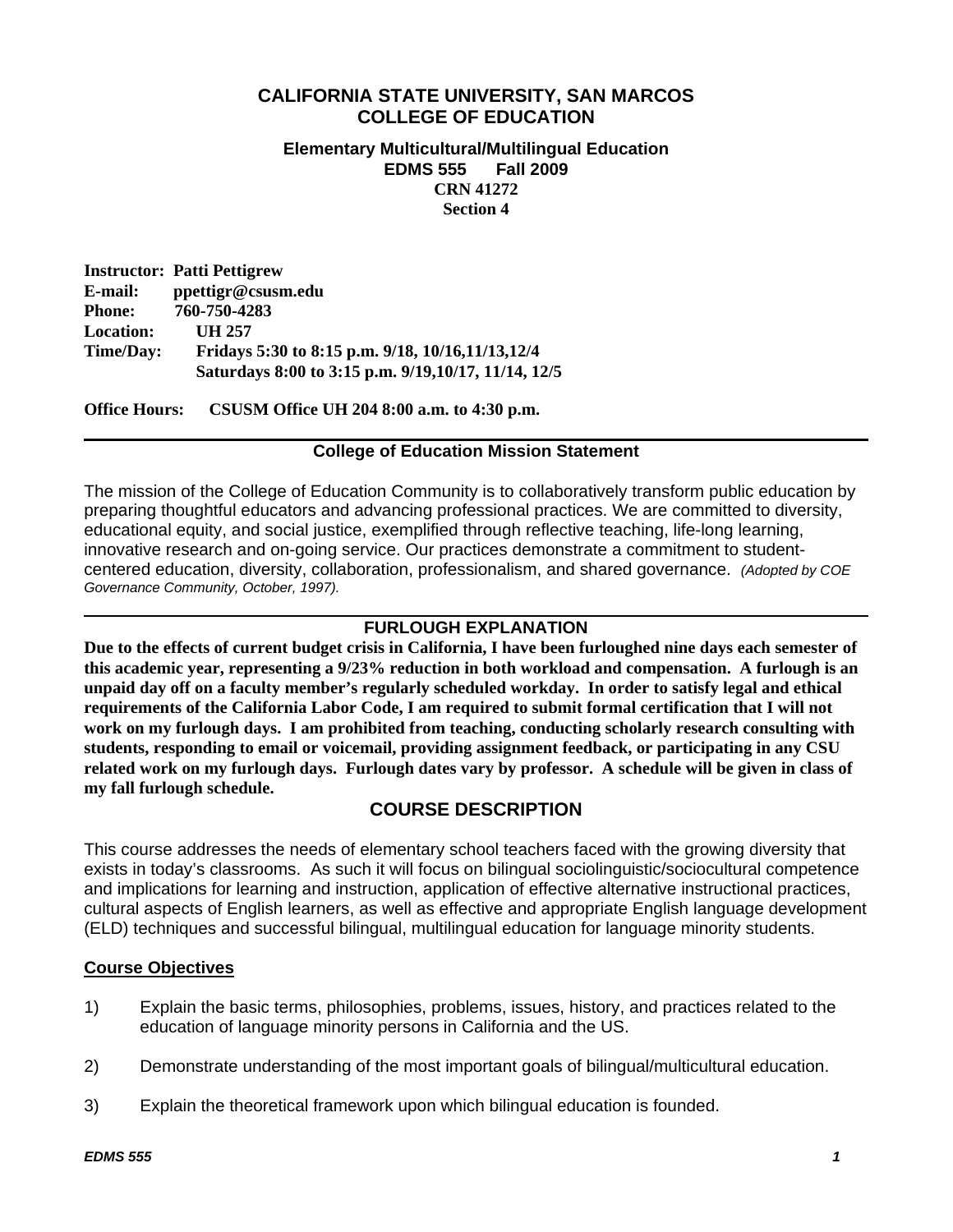- 4) Demonstrate understanding of existing student identification, assessment, and language redesignation requirements for the state of California.
- 5) Explain the connections between bilingual education, English as a second language, and SDAIE methodologies.
- 6) Demonstrate understanding of the five models of multicultural education and their implications for curriculum, instruction, and educational policy.
- 7) Explain the meaning of culture, differentiated index, and the necessity for cultural convergence in schools.
- 8) Use confluent education techniques to develop understand of each individual student, create a more just and humane learning environment, and help students in their growth and development as human beings.

### **Required Texts**

### **Quiocho & S. Ulanoff, Differentiated Literacy Instruction for English Language Learners; Pearson; 2009.**

#### **Pettigrew** *Reader available in the bookstore*

#### **Authorization to Teach English Learners**

This credential program has been specifically designed to prepare teachers for the diversity of languages often encountered in California public school classrooms. The authorization to teach English learners is met through the infusion of content and experiences within the credential program, as well as additional coursework. Students successfully completing this program receive a credential with authorization to teach English learners.

*(approved by CCTC in SB 2042 Program Standards, August 02)* 

#### **Standard Alignment**

The course objectives, assignments, and assessments have been aligned with the CTC standards for Multiple Subjects Credential. Please be sure to incorporate artifacts from this class into your final comprehensive portfolio. The following standards are addressed in this class:

**Standard 3:** Relationship between Theory and Practice **Standard 4: Pedagogical Thought and Reflective Practice Standard 5**: Equity, Diversity, and Access to the Core Curriculum **Standard 7.a.b:** Preparation to Teach Reading-Language Arts **Standard 8:** Pedagogical Preparation for Subject-Specific Content Instruction **Standard 11.c :** Preparation to use Educational Ideas and Research **Standard 13:** Preparation to Teach English Learners

### **Teacher Performance Expectation (TPE) Competencies**

This course is designed to help teachers seeking the Multiple Subjects Credential to develop the skills, knowledge, and attitudes necessary to assist schools and district in implementing effective programs for all students. The successful candidate will be able to merge theory and practice in order to realize a comprehensive and extensive educational program for all students. The following TPE's are addressed in this course:

**Primary Emphasis** 

*EDMS 555 2*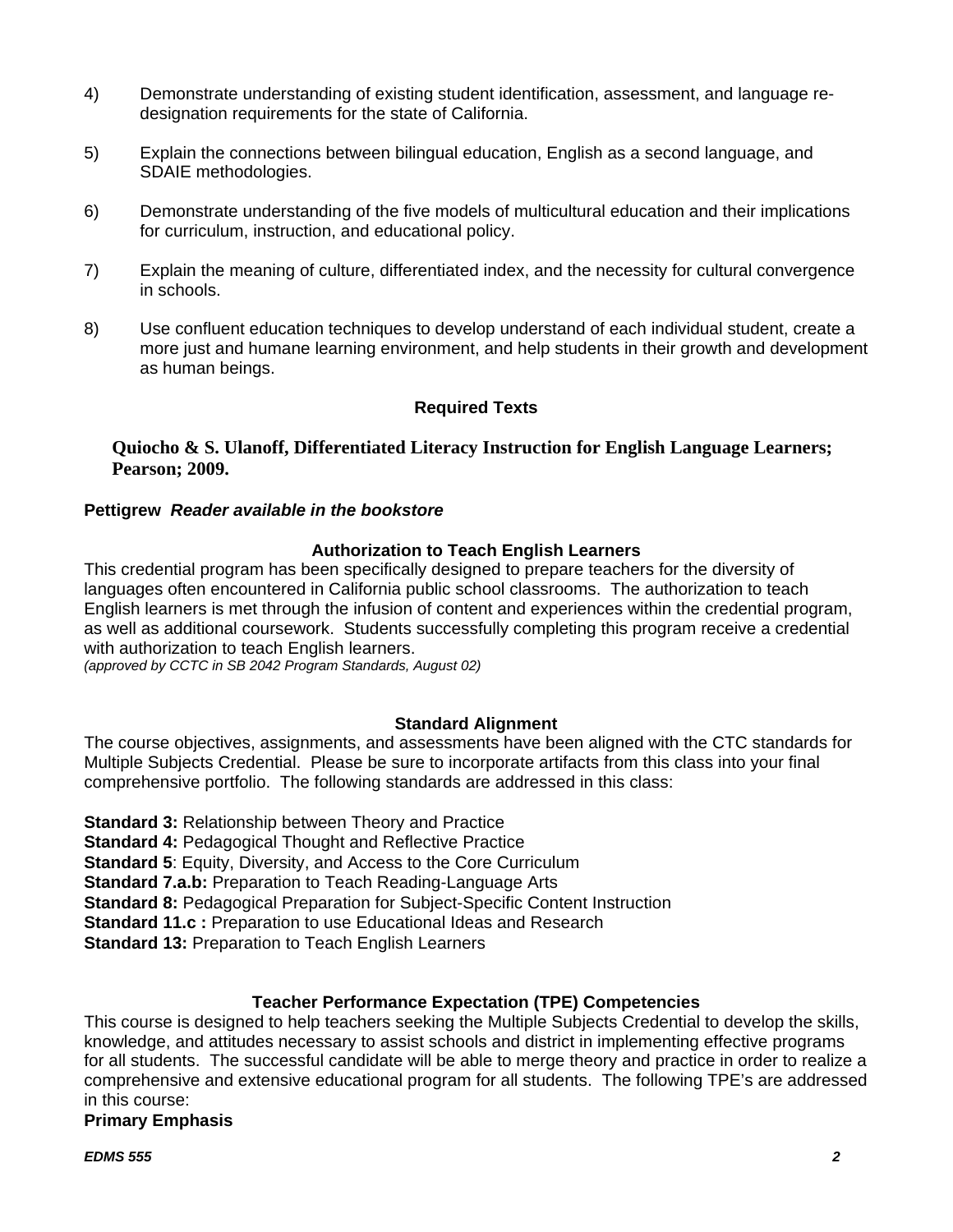**TPE 7:** Teaching English Language Learners **TPE 15: Social Justice and Equity** 

**Secondary Emphasis:** 

**TPE 4:** Making Content Accessible **TPE 5:** Student engagement

#### **College of Education Attendance Policy**

 *(Adopted by the COE Governance Community, December, 1997).* Due to the dynamic and interactive nature of courses in the College of Education, all students are expected to attend all classes and participate actively. At a minimum, students must attend more than 80% of class time, or s/he may not receive a passing grade for the course at the discretion of the instructor. Individual instructors may adopt more stringent attendance requirements. Should the student have extenuating circumstances, s/he should contact the instructor as soon as possible.

### **Students with Disabilities Requiring Reasonable Accommodations**

Students are approved for services through the Disabled Student Services Office (DSS). This office is located in Craven Hall 5205, and can be contacted by phone at (760) 750-4905, or TTY (760) 750- 4909. Students authorized by DSS to receive reasonable accommodations should meet with their instructor during office hours or, in order to ensure confidentiality, in a more private setting.

#### **Course Requirements**

All students are expected to participate in class activities and demonstrate reflective learning. Students who do not attend a class session, or do not participate in class activities will not receive attendance and participation points for that session. **Six (6) points will be deducted for each missed class session.** It is important that students are well prepared for course sessions by completing the readings and assignments scheduled before the class meeting. Unless otherwise negotiated with the instructor, all assignments are to be handed in on the due date. **Assignments not handed-in on due date will lose 10% of earned credit per day.** Assignments should be typed and double-spaced (yes, including the class journal). Students who wish to revise an assignment must negotiate the requirements of the revision with the instructor.

|  | Attendance and participation | 20 points |
|--|------------------------------|-----------|
|--|------------------------------|-----------|

- Chapter Written Reflections 25 points
- SDAIE Unit Plan/presentation 30/15 points

• Class Reflection (should include TPEs) 10 points

|    | $80 - 82$ | в- |
|----|-----------|----|
| А- | $77 - 79$ | C+ |
| B+ | $73 - 76$ | C  |
| R  | $70 - 72$ | C- |
|    |           |    |

#### **ASSIGNMENT DESCRIPTIONS**

#### **Reflective responses to reading** 25 points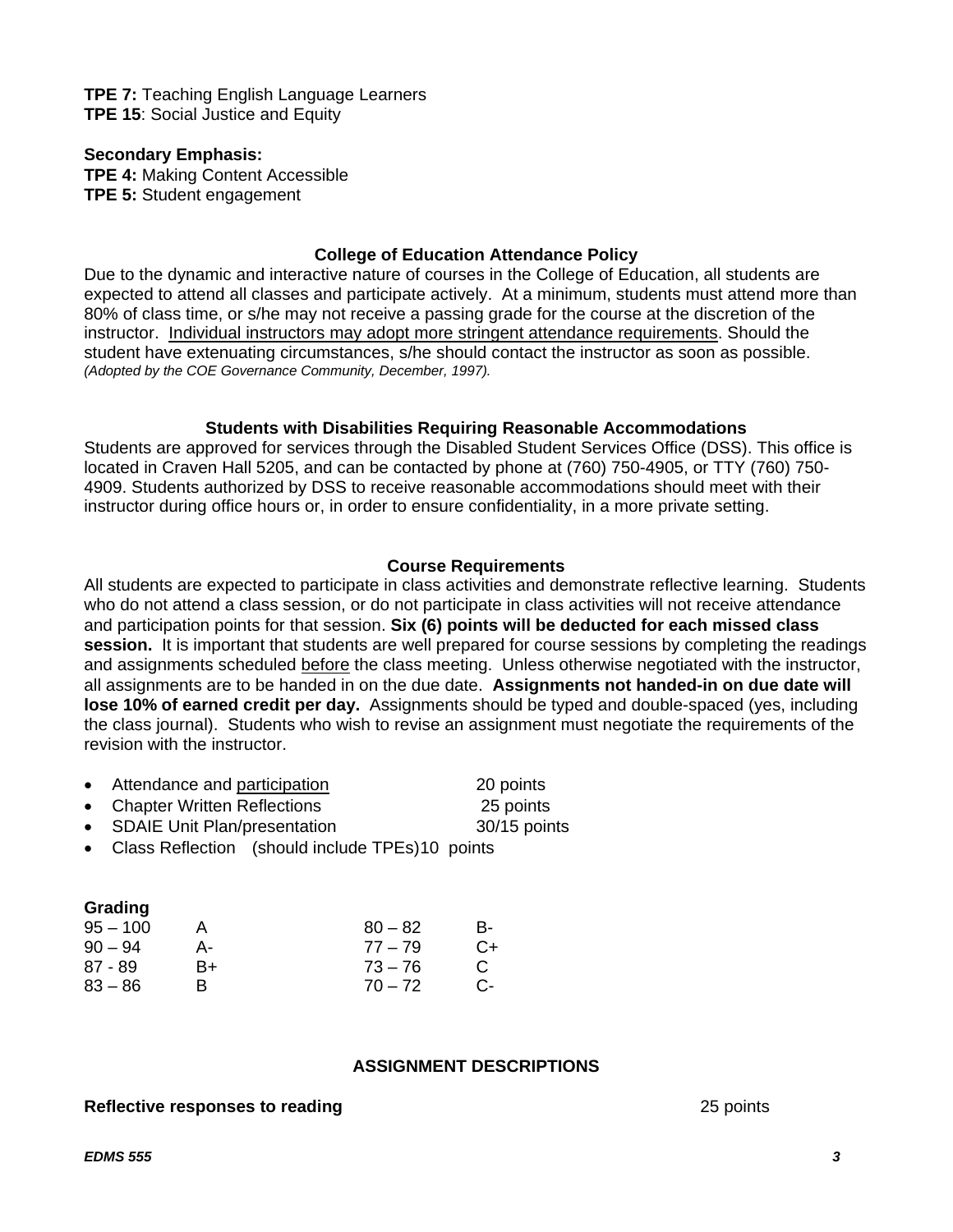In order to have effective discussions within our classroom, you will be asked to come to class prepared with the readings for each session. You will be required to come to class with a one page discussion of the assigned reading. **While one type-written journal entry is due each session, at the end of the course you will be asked to turn in your complete packet of reading responses.** 

**Interactive Journal – TPE Guide** 

| Interactive Journal – TPE Guide |                       |                        |                         |                           |
|---------------------------------|-----------------------|------------------------|-------------------------|---------------------------|
| Criteria                        | <b>Developing</b>     | <b>Nearly</b>          | <b>Meets</b>            | <b>Exceeds</b>            |
|                                 |                       | <b>Meets</b>           |                         |                           |
| TPE-7                           | Candidates            | Candidates             | Candidates              | Candidates                |
| <b>Teaching</b>                 | demonstrate in their  | demonstrate in their   | demonstrate in their    | demonstrate in            |
| <b>English</b>                  | interactive journals  | interactive journals   | interactive journals    | their interactive         |
| <b>Learners</b>                 | that they know and    | that they know and     | that they know and      | journals that they        |
|                                 | can apply few         | can apply some         | can apply               | know and can              |
|                                 | pedagogical           | pedagogical            | pedagogical theories,   | apply pedagogical         |
|                                 | theories, principles, | theories, principles,  | principles, and         | theories, principles,     |
|                                 | and instructional     | and instructional      | instructional practices | and instructional         |
|                                 | practices for         | practices for          | for comprehensive       | practices for             |
|                                 | comprehensive         | comprehensive          | instruction of English  | comprehensive             |
|                                 | instruction of        | instruction of English | learners.               | instruction of <b>ALL</b> |
|                                 | English.              | learners.              |                         | English learners.         |

#### **ELD Standards Requirement**

For the 3rd class session, you will need to download the ELD standards and print a copy for yourself. Please bring the standards to class. You can download the ELD standards from the CDE website (www.cde.ca.gov) or from WestEd (www.wested.org ).

On the WestEd Website, type "ELD Standards" in the "Search WestEd" box. Click on "WestEd: The Map of Standards for English Learners" then "Sample Chapters" then "9-12 PDF Version"

#### **– Critical Assessment Task (CAT)**

## **SDAIE Unit Plans 30 unit/15 presentation**

Applying the SDAIE methodologies and principles discussed in class, create a SDAIE unit plan (three related lessons in three different curricular areas) appropriate for English learners at various proficiency levels. Each lesson in the unit should contain the following:

- 1. Grade level, Content standard(s), ELD standard(s), requisite background information (i.e. Who are your students? What are your English learners' proficiency levels? What accommodations need to be made for students in your class? What do your students need to know prior to the lesson?) Materials / resources necessary for the lesson
- 2. A plan for assessment **(addressing TPEs 3 and 7)** 
	- How will your students demonstrate mastery of the content and language standards/objectives?
	- What varied authentic products will be produced?
	- What multi-level assessment criteria will be used?
	- What different levels of mastery will be accepted?
- 3. Vocabulary (and grammatical structures if applicable) to be learned or reinforced in the lesson how will you make vocabulary development part of the lesson?
- 4. Have you addressed specific pedagogical skills for subject matter instruction? **(TPEs 1 & 7)** 
	- For example, do the activities you have designed for lesson support the content and ELD standards you have selected?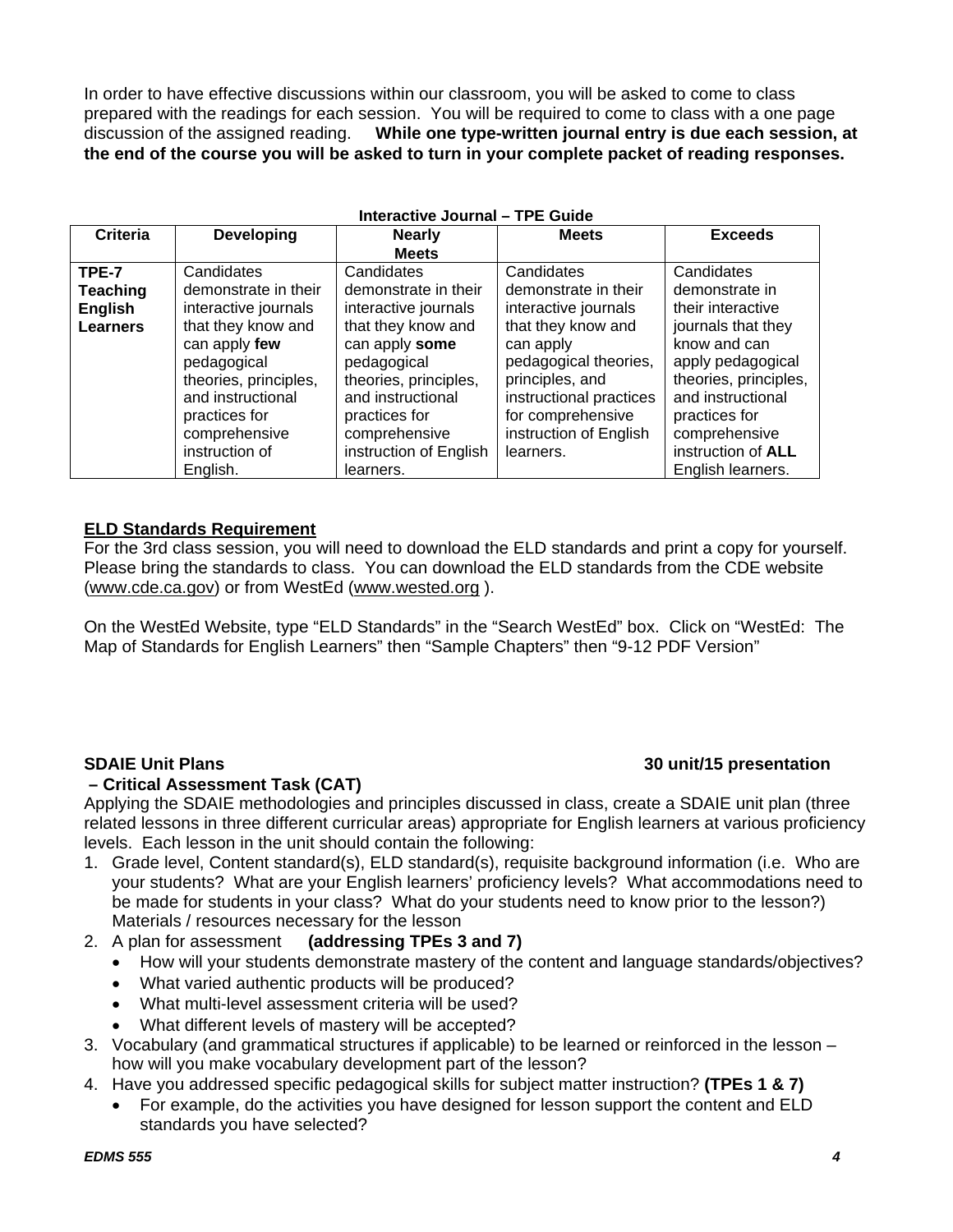- 5. How do ALL your students have access to the content you are presenting? **(TPEs 4 and 7)** 
	- Does the lesson use visuals, manipulative, regalia, drama, or other techniques that would facilitate understanding?
	- Do the lesson strategies incorporate group collaboration, cooperative learning activities, peer assistance, or other work-group techniques?
	- Does the lesson incorporate the language and culture of language minority students?
	- Does the lesson include multiple intelligences and/or multiple modalities?
	- Are the community/parents of English learners included in the unit of study?
- 6. How will you ensure that ALL your students are engaged in the lesson? **(TPEs 5 and 7)**
- 7. How will you ensure that ALL your students have access to academic language? **(TPE 7)**

You may work in a group of 3-4 students. Each group member will be responsible for one lesson plan in the unit. During several class sessions, students will have the opportunity to work on their unit plan by applying what they have learned from the readings, class discussions, and their classroom experiences. This assignment must address TPEs 1, 3, 4, 5 and 7 (see rubric).

### **Interactive Journal 10 points 10 points**

Discussions in your journal will center around the assigned reading, class lectures, and activities done in class. These will be emailed to instructor after each class session.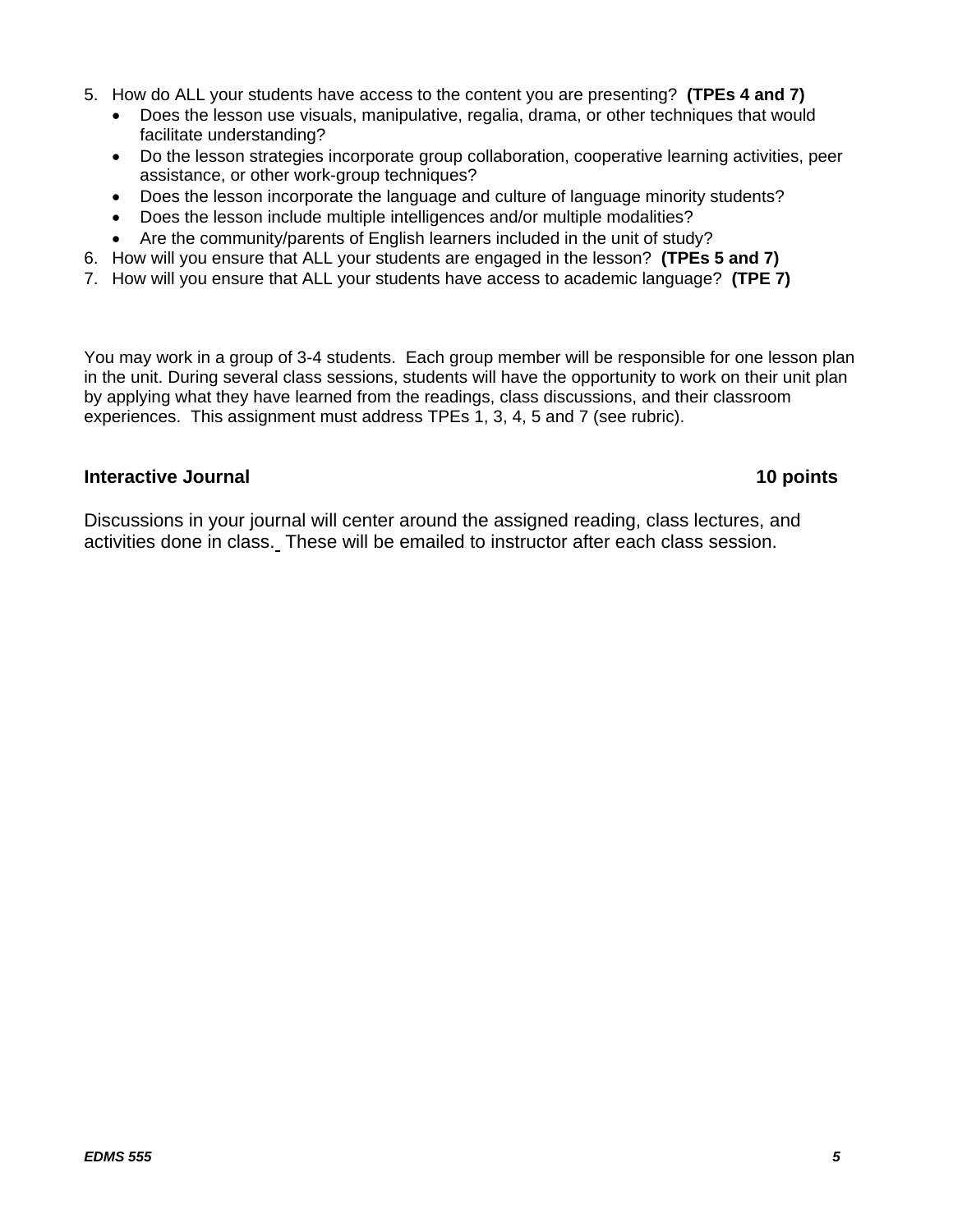#### SDAIE Presentations – Critical Assessment Task (CAT)

Each group will have 25-30 minutes to present a portion or lesson of their SDAIE Unit Plan and explain the process involved in creating their unit*.* 

| <b>Criteria</b>                                                       | <b>Developing</b>                                                                                                                                                                                                              | <b>Nearly</b><br><b>Meets</b>                                                                                                                                                                                                      | <b>Meets</b>                                                                                                                                                                                                                                                                                                                                      | <b>Exceeds</b>                                                                                                                                                                                                                                                                                                                                                                                                                |
|-----------------------------------------------------------------------|--------------------------------------------------------------------------------------------------------------------------------------------------------------------------------------------------------------------------------|------------------------------------------------------------------------------------------------------------------------------------------------------------------------------------------------------------------------------------|---------------------------------------------------------------------------------------------------------------------------------------------------------------------------------------------------------------------------------------------------------------------------------------------------------------------------------------------------|-------------------------------------------------------------------------------------------------------------------------------------------------------------------------------------------------------------------------------------------------------------------------------------------------------------------------------------------------------------------------------------------------------------------------------|
| TPE-7<br><b>Teaching</b><br><b>English</b><br>learners                | Candidates know<br>and can apply few of<br>the pedagogical<br>theories, principles,<br>and instructional<br>practices for English<br>learners. English<br>learners do not<br>comprehend key<br>academic concepts<br>and ideas. | Candidates know<br>many pedagogical<br>theories,<br>principles, and<br>instructional<br>practices for<br>English learners,<br>but cannot apply<br>them in a<br>comprehensive<br>manner.                                            | Candidates know<br>and can apply<br>pedagogical<br>theories,<br>principles, and<br>instructional<br>practices for<br>comprehensive<br>instruction of<br>English learners.                                                                                                                                                                         | Candidates know and<br>can apply<br>pedagogical theories,<br>principles, and<br>instructional practices<br>for comprehensive<br>instruction of ALL<br>English learners.                                                                                                                                                                                                                                                       |
| <b>TPE 15</b><br><b>Social</b><br><b>Justice and</b><br><b>Equity</b> | Candidates do not<br>address issues of<br>social justice and<br>equity in the<br>classroom, and<br>lessons are not<br>designed for<br>students from<br>diverse<br>backgrounds.                                                 | Candidates know<br>many issues of<br>social justice and<br>equity, but lessons<br>do not include<br>instructional<br>practices for<br>diverse students<br>and are not<br>grounded in<br>theories of<br>multicultural<br>education. | Candidates know<br>and can apply<br>issues of social<br>justice and equity<br>in the classroom.<br>Lessons include<br>instructional<br>practices that are<br>grounded in<br>multicultural<br>education, and<br>provide equitable<br>outcomes for<br>students from<br>different<br>linguistic, cultural,<br>social and<br>economic<br>backgrounds. | Candidates know and<br>apply issues of social<br>justice and equity in<br>their lessons.<br>Lessons apply<br>instructional<br>strategies grounded<br>in theories, principles<br>& ideas of<br>multicultural<br>education, ensure<br>equitable outcomes<br>for all students from<br>different<br>backgrounds, and are<br>designed<br>collaboratively with<br>stakeholders<br>representing all<br>students in the<br>classroom. |

### **SDAIE Unit Plan/Presentation – Scoring Rubric**